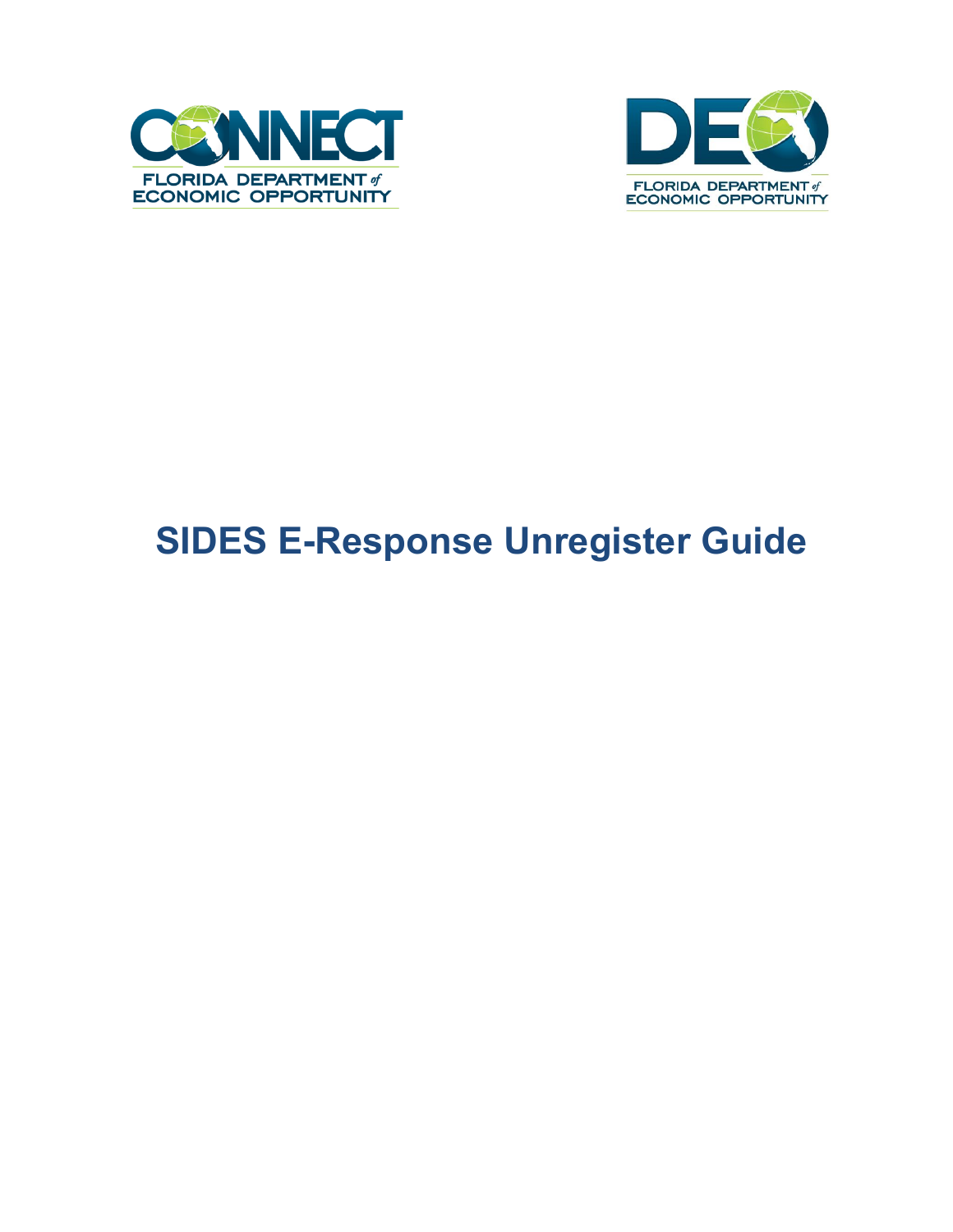## <span id="page-1-0"></span>**1. TABLE OF CONTENTS**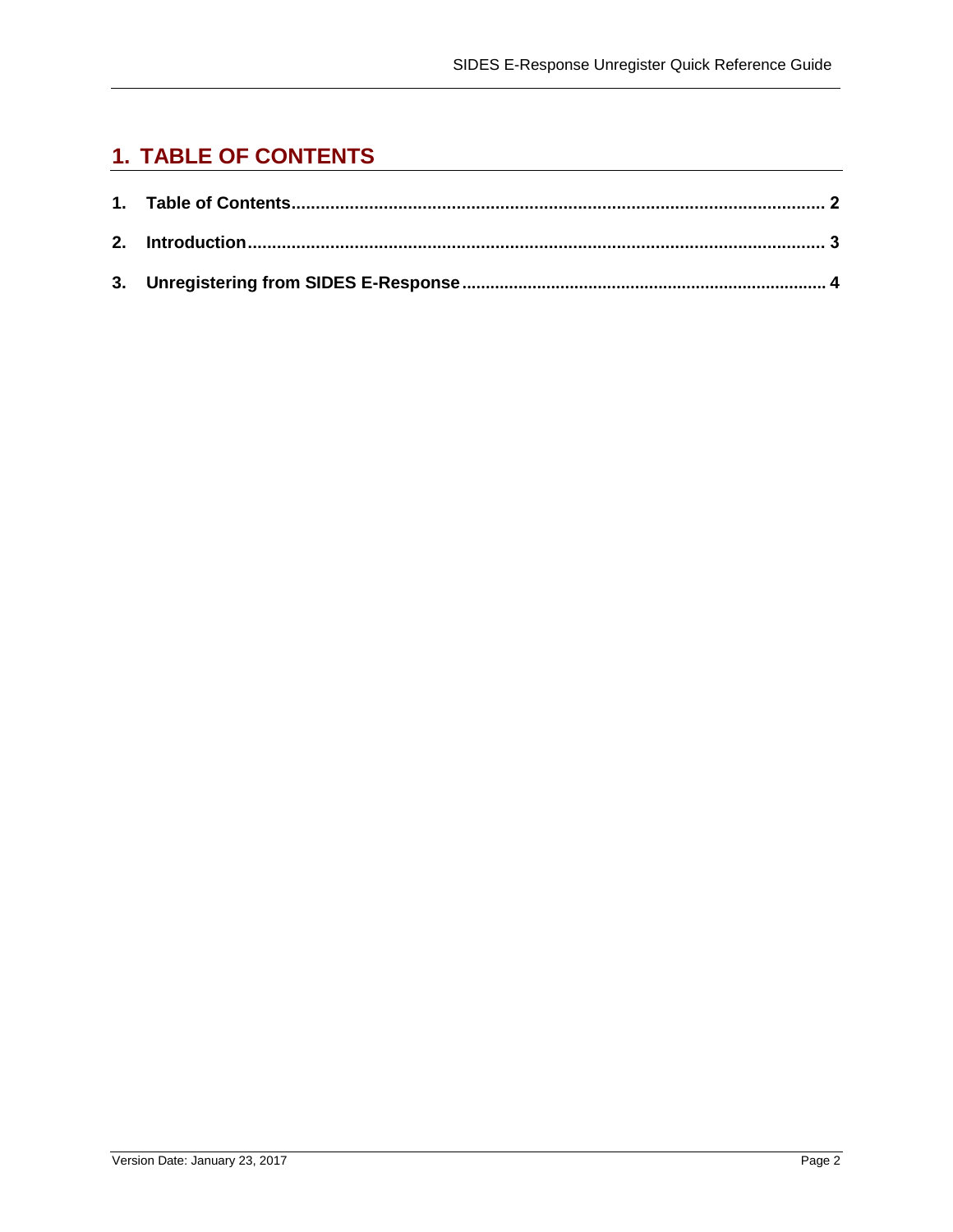## **2. INTRODUCTION**

This document is a reference for understanding how to unregister from SIDES E-Response.

**Important**: If you have any outstanding requests sent through SIDES, you must respond to those requests through SIDES itself. If you do not have the SIDES E-Response PIN, go through the screens below, *without unregistering,* to obtain the current PIN. Then you may follow the process to unregister.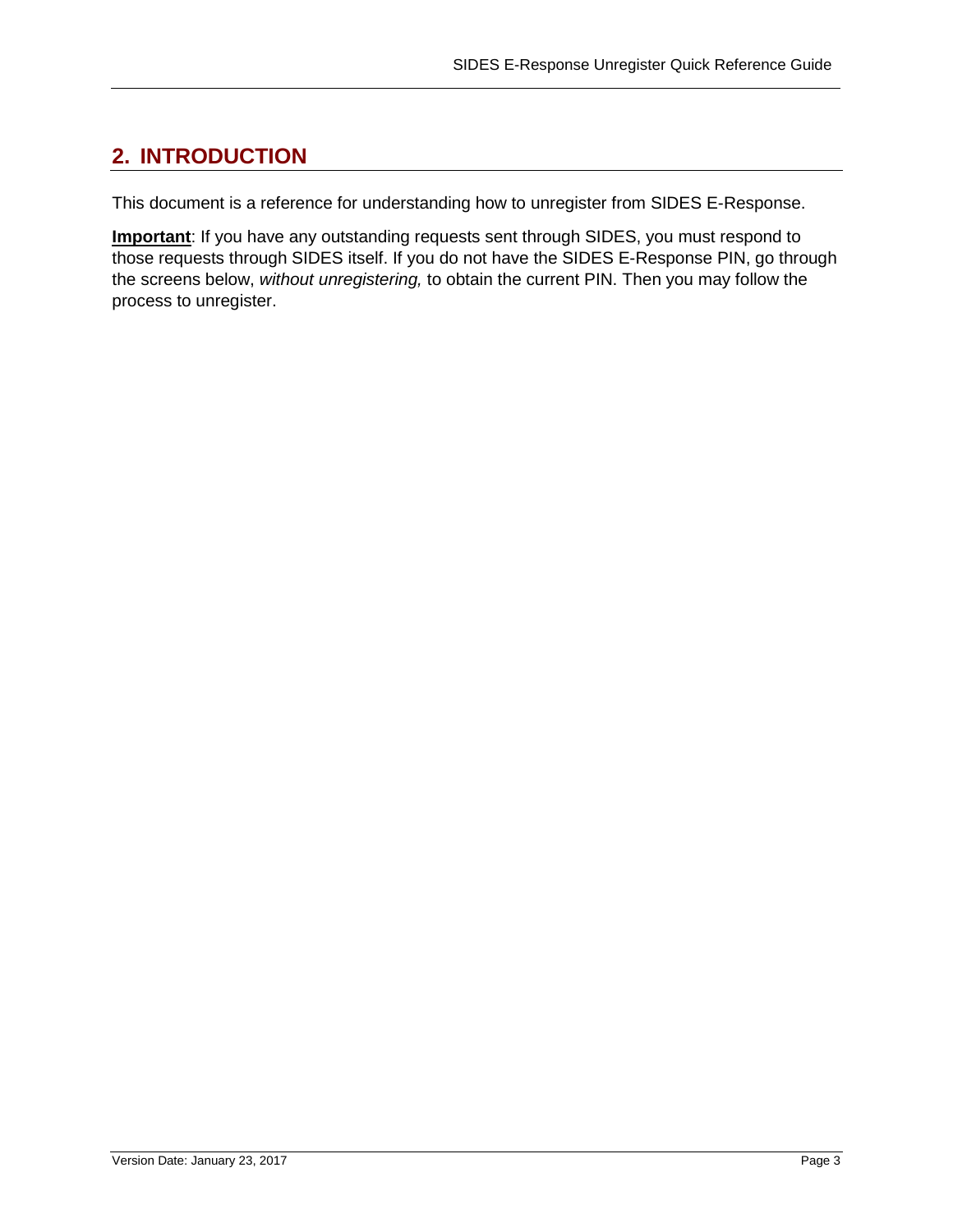## **3. UNREGISTERING FROM SIDES E-RESPONSE**

This section will provide information on how to unregister from SIDES E-Response.

1. From Employer Home, click one of the 'Manage SIDES E-Response' links located on the page (Only staff with Administrator role will see this link).

| Manage SIDES E-Response                         | <b>Employer Home</b>                                                                                                             |                                                                                                                       |
|-------------------------------------------------|----------------------------------------------------------------------------------------------------------------------------------|-----------------------------------------------------------------------------------------------------------------------|
| <b>User Mains</b><br>Aaintain TPA<br>Assign and | <b>Employer Home</b><br><b>Employer Home</b>                                                                                     |                                                                                                                       |
|                                                 | View Employer Account Profile<br>View Account Information                                                                        | Employer Inbox<br>View and maintain your inbox.                                                                       |
|                                                 | <b>Short Time Compensation</b><br>Click here to Add, Modify, View, or Request Benefits for a Short Time Compensation (STC) Plan. | Address Information<br>View addresses and phone numbers. Maintain email address and update correspondence preference. |
|                                                 | <b>Benefit Charge Protest</b><br>Protest benefits charged against your account                                                   | Correspondence Search<br>Search for Correspondence                                                                    |
|                                                 | Manage SIDES E-Response                                                                                                          | <b>User Maintenance</b>                                                                                               |

2. Click the SIDES E-Response Registration Screen.

| View Employer Account<br>Profée. | SIDES E-Response Registration Information Screen                                                                                                                                                                                                                                                                                                                                                                                                                                                                                                  |
|----------------------------------|---------------------------------------------------------------------------------------------------------------------------------------------------------------------------------------------------------------------------------------------------------------------------------------------------------------------------------------------------------------------------------------------------------------------------------------------------------------------------------------------------------------------------------------------------|
| Employer Inbox                   | UI SIDES SIDES                                                                                                                                                                                                                                                                                                                                                                                                                                                                                                                                    |
| Short Time Compensation          | Today Industrial base<br>E-Response<br>Data Dishange Systems                                                                                                                                                                                                                                                                                                                                                                                                                                                                                      |
| Address Information              |                                                                                                                                                                                                                                                                                                                                                                                                                                                                                                                                                   |
| Benefit Charge Protest           | UI State Information Data Exchange System (SIDES)                                                                                                                                                                                                                                                                                                                                                                                                                                                                                                 |
| Correspondence Search            |                                                                                                                                                                                                                                                                                                                                                                                                                                                                                                                                                   |
| Manage SIDES E-Response          | State Information Data Exchange System (SIDES) E-Response was developed through a partnership between the U.S. Department of Labor (USDOL) and state Unemployment Insurance (UI) agencies to<br>simplify and streamline responses to UI information requests. SIDES E-Response uses a nationally standardized, electronic format to process UI information exchanges.                                                                                                                                                                             |
| User Maintenance                 |                                                                                                                                                                                                                                                                                                                                                                                                                                                                                                                                                   |
| Assign and Maintain TPA          | E-Response provides an easy and efficient method for employers to respond electronically to separation or weekly earnings information requests with just a computer connected to the internet. An email<br>notification is sent to the employer to alert of a request for separation or weekly earnings information. The employer logs into a secure website, completes the request, and it is sent to the State for further<br>processing. E-Response works best for small employers, or employers with few requests for separation information. |
|                                  | For information about SIDES E-Response, go to http://info.uisides.org/sides_eresponse asp or if you wish to speak with an Unemple<br>ent Insurance Representative please call 877-846-8770.                                                                                                                                                                                                                                                                                                                                                       |
|                                  | To read more detailed information and to register for SIDES E-Response, click the link below.                                                                                                                                                                                                                                                                                                                                                                                                                                                     |
|                                  | SIDES E-Response Registration Screen<br>Previous                                                                                                                                                                                                                                                                                                                                                                                                                                                                                                  |

3. Uncheck the registration box at the bottom of the screen. **1**

| SIDES <sub>S</sub>                                                                                                                                                                                                                                                                                                                                                                                                                                                                                                          |
|-----------------------------------------------------------------------------------------------------------------------------------------------------------------------------------------------------------------------------------------------------------------------------------------------------------------------------------------------------------------------------------------------------------------------------------------------------------------------------------------------------------------------------|
| E-Response                                                                                                                                                                                                                                                                                                                                                                                                                                                                                                                  |
| E-Response provides an easy and efficient method for employers to respond electronically to separation or weekly earnings information requests with just a computer connected to the internet. An email notification is sent t<br>to alert of a request for separation or weekly earnings information. The employer logs into a secure website, completes the request, and it is sent to the State for further processing. E-Response works best for small emplo<br>employers with few requests for separation information. |
| f you choose to participate in the SIDES E-Response System:                                                                                                                                                                                                                                                                                                                                                                                                                                                                 |
| . The SIDES E-Response Web Portal will allow you to receive, manage, respond, and return certain correspondence in reference to former employees.<br>o Through SIDES you will be able to respond to:<br>- Determination Notice of Claim Filed                                                                                                                                                                                                                                                                               |
| Fact Finding for issues identified during the initial or reopen claim process                                                                                                                                                                                                                                                                                                                                                                                                                                               |
| . Requests for weekly earnings for Claimants who may have been paid benefits while working as identified from:<br>- State or National New Hire reports from employers                                                                                                                                                                                                                                                                                                                                                       |
| - Quarterly Post Wage Audits                                                                                                                                                                                                                                                                                                                                                                                                                                                                                                |
| o Through your Connect Employer Portal all other correspondence reviews, responses or actions will be performed, including the examples listed below:<br>- Additional fact-finding requests                                                                                                                                                                                                                                                                                                                                 |
| . Responding to requests for quarterly wage information due to claimants requests for monetary reconsideration                                                                                                                                                                                                                                                                                                                                                                                                              |
| · Reviewing non-monetary determinations                                                                                                                                                                                                                                                                                                                                                                                                                                                                                     |
| - Filing appeals to non-monetary determinations                                                                                                                                                                                                                                                                                                                                                                                                                                                                             |
| - Reviewing Appeals decisions                                                                                                                                                                                                                                                                                                                                                                                                                                                                                               |
| - Filing higher level appeals                                                                                                                                                                                                                                                                                                                                                                                                                                                                                               |
| · Protesting benefit charges                                                                                                                                                                                                                                                                                                                                                                                                                                                                                                |
| I understand the above information and choose to use the SIDES E-Response System to respond to the requests for information that will be sent through the SIDES E-Response web site. I understand that I will also need to res                                                                                                                                                                                                                                                                                              |
| requests for information, review determinations and decisions and perform certain actions through the Connect Employer Portal, as indicated above.<br><b>Verify Email Address</b>                                                                                                                                                                                                                                                                                                                                           |
| In order to use the SIDES E-Response System, an email address is required so that you can be advised when correspondence has been posted.                                                                                                                                                                                                                                                                                                                                                                                   |
| Email address: PersonnelRecords-Unemployme                                                                                                                                                                                                                                                                                                                                                                                                                                                                                  |
| Submit<br><b>Return to Previous Screen</b><br><b>Return to Connect Home</b>                                                                                                                                                                                                                                                                                                                                                                                                                                                 |
|                                                                                                                                                                                                                                                                                                                                                                                                                                                                                                                             |
| 4                                                                                                                                                                                                                                                                                                                                                                                                                                                                                                                           |

4. Click Submit.